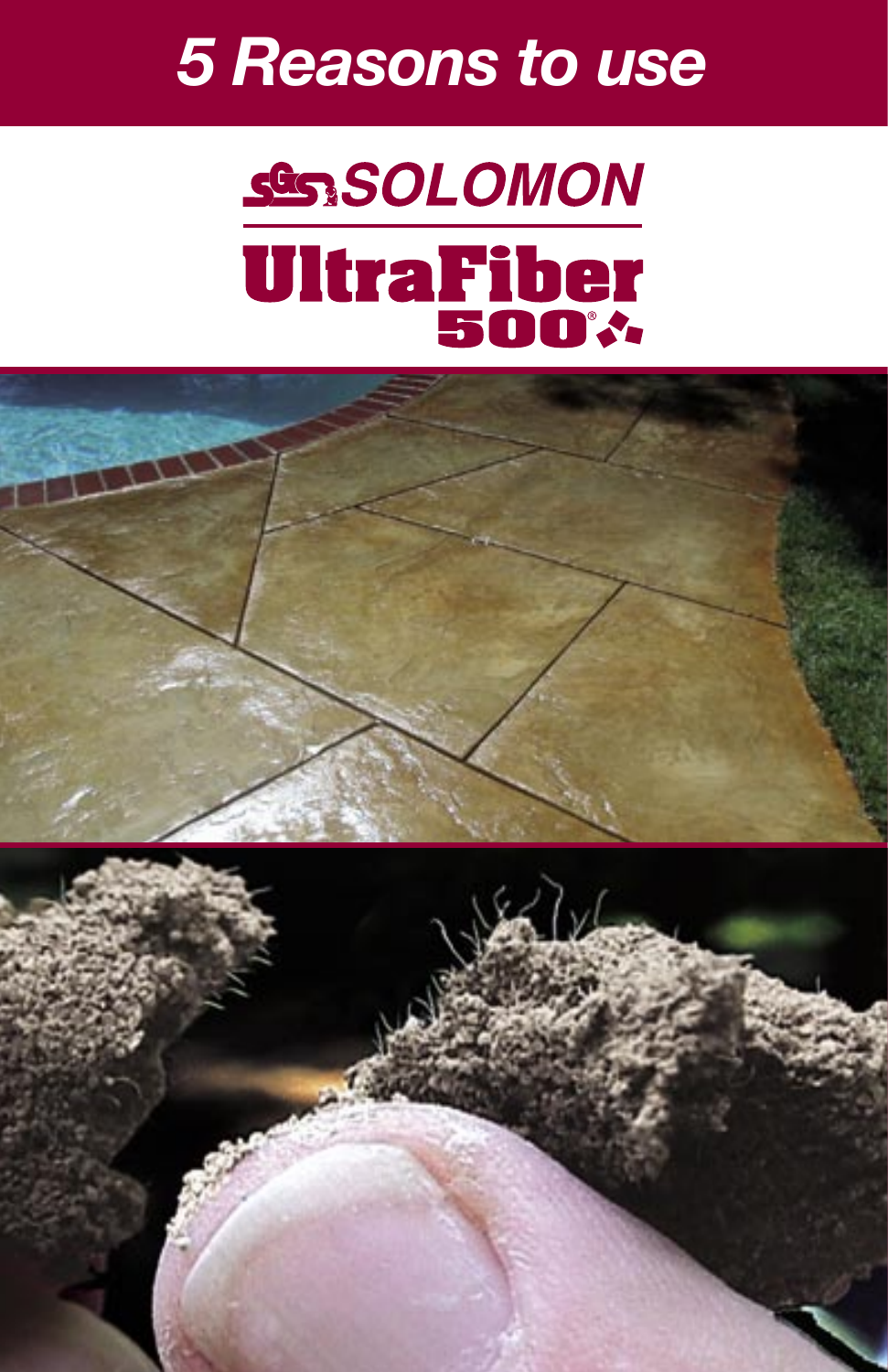## **1. Superb Finishing Quality**

## **2. Unsurpassed Crack Control**

Virtually all surface irregularities are eliminated with UltraFiber 500 – no balling, fuzz or blemishes that are common with polypropylene. You get smooth, "hair"-free finishes every time – which also eliminate callbacks, helping you save time and labor.



**UltraFiber 500** superior finish Unsightly balling and fuzz from fibrillated polypropylene

Each UltraFiber 500 chip contains over 33,000 individual fibers, which disperse throughout the mix more thoroughly than polypropylene for greater crack-fighting capabilities. And UltraFiber 500–treated concrete yields significantly fewer cracks than concrete without fiber.3. Better Hydration and Bonding The UltraFiber 500 virgin cellulose fiber absorbs moisture that is provided to the cement for improved hydration and bonding. Synthetic fibers actually repel moisture.





UltraFiber 500 has over 1 billion more fibers and 28% more surface area than polypropylene at the same dosage amounts

UltraFiber 500-reinforced concrete results in 85% fewer cracks than concrete without fiber

PLUS, UltraFiber 500 is a better alternative to welded wire mesh and mild temperature steel as secondary reinforcement by providing:

- Reduced plastic shrinkage cracking
- Reduced shrinkage and temperature cracking
- Improved concrete durability
- Lower installed cost
- Safer and faster installations

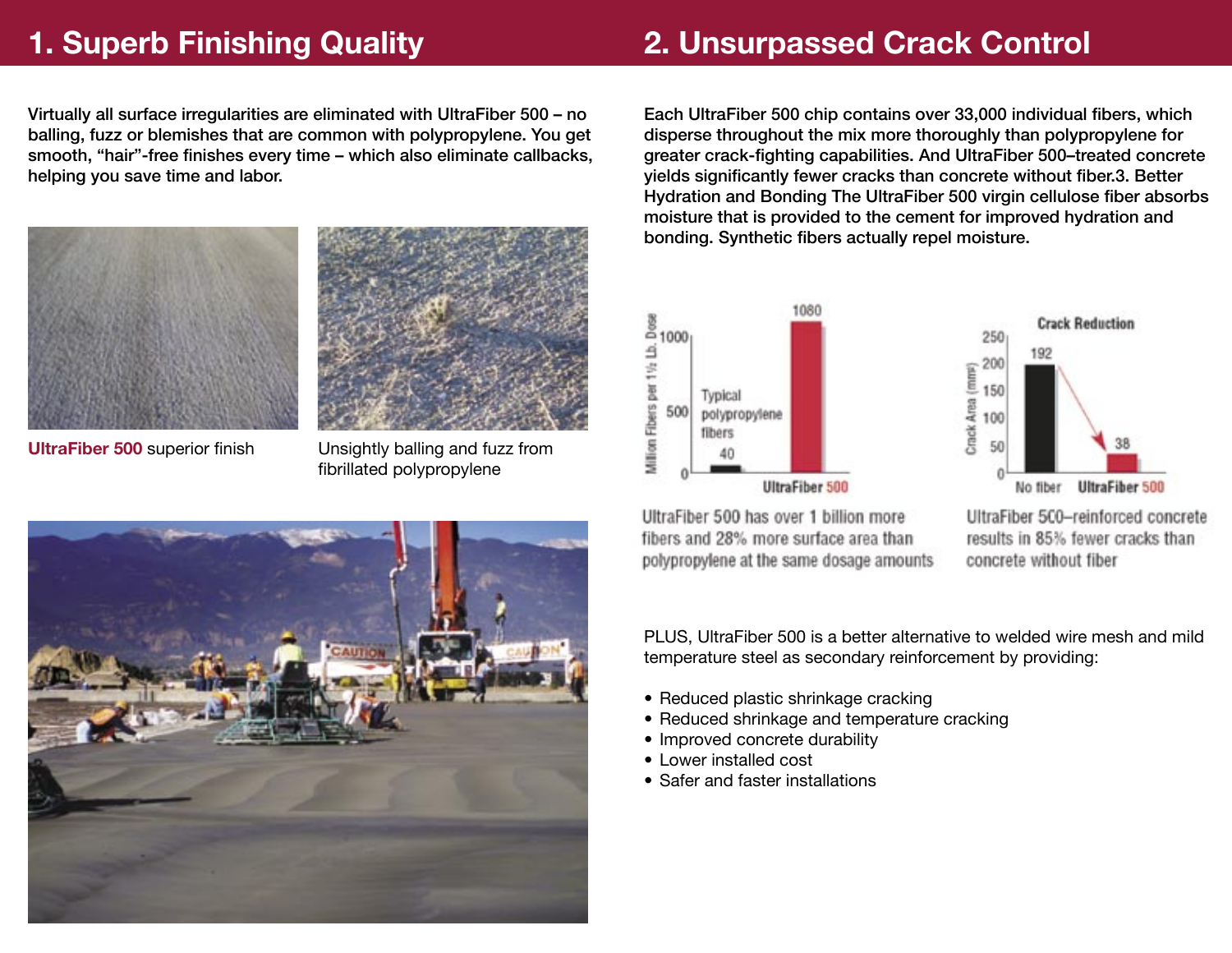## **3. Better Hydration and Bonding**

## **4. Great for Colored and Decorative Concrete**

The UltraFiber 500 virgin cellulose fiber absorbs moisture that is provided to the cement for improved hydration and bonding. Synthetic fibers actually repel moisture.



**UltraFiber 500** readily bonds to cement



Synthetic fibers exhibit minimal bonding to cement



#### RICHER COLOR

Unlike polypropylene, dyes and stains are readily accepted by UltraFiber 500. As a result, a wide range of color and options are available with Ultra-Fiber 500–treated concrete – meaning more decorative opportunities for you and higher customer satisfaction.



**UltraFiber 500** accepts stains and dyes



Synthetic fibers resist stains and dyes

#### IMPROVED DECORATIVE PROCESS

Both dry and liquid release agents work well with UltraFiber 500 – so stamps, skins and molds release easily, making the decorative process more efficient and hassle-free. Ultra-Fiber 500 helps preserve finish quality in virtually any decorative application

- Virtually invisible
- Enhances scoring and etching
- Compatible with all decorative finishes, including exposed aggregate

PLUS, use with:

- Polished concrete
- Stained concrete

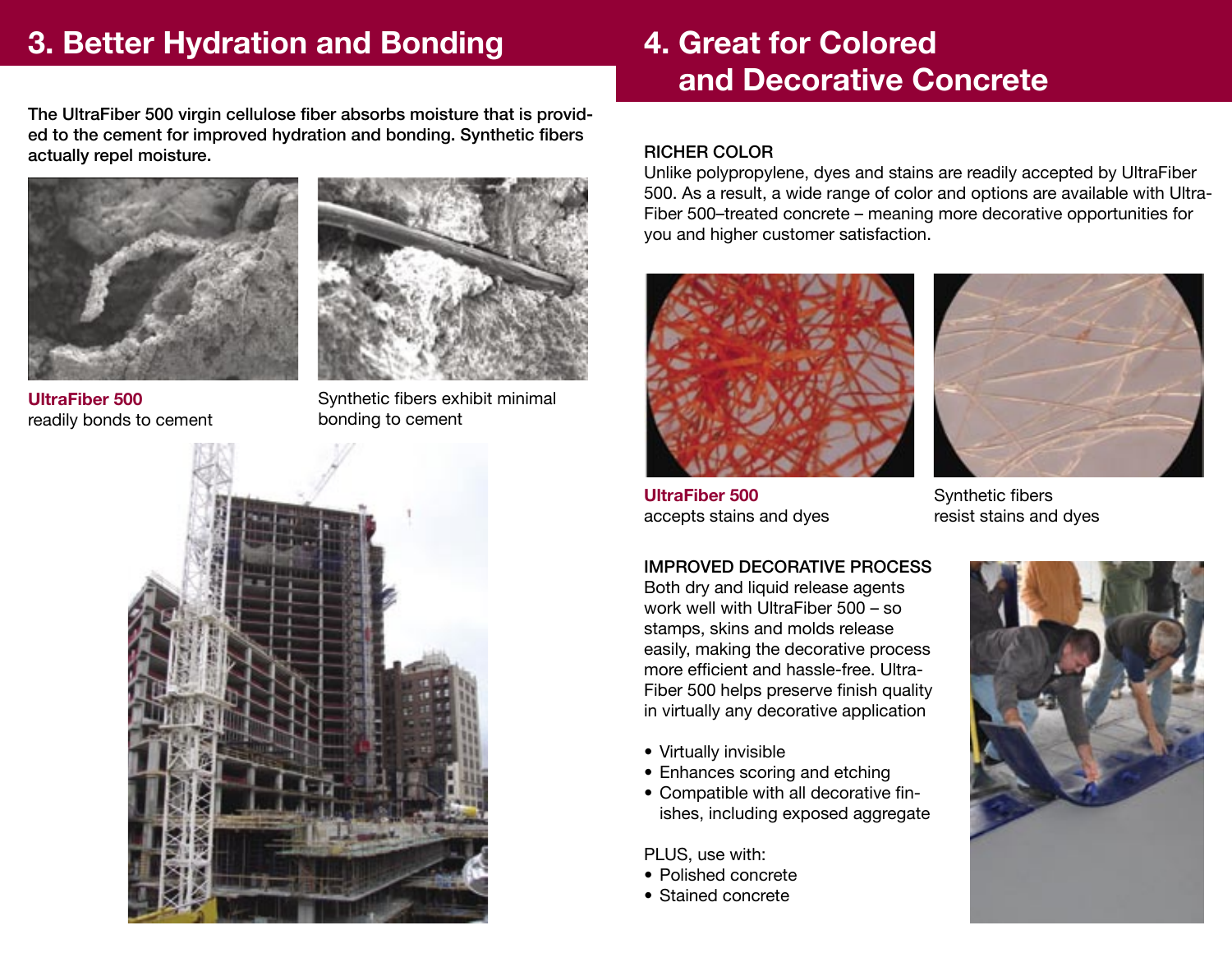### **5. Automated Dispensing System**

Ready-mix plants can gain more advantages in cost savings, safety and quality control by incorporating the UltraFiber 500 System into their operations. The UltraFiber 500 System includes a patented cellulose fiber, outstanding customer and technical service and an automated fiber dispenser – available for NO CAPITAL INVESTMENT. This is the ultimate solution for fiber dispensing and fiber reinforcement.

#### RELIABLE AND EFFICIENT DISPENSING

- Motor-driven auger
- Can be integrated into your existing automated batching system
- Compatible with bulk sacks for high-volume loading and increased time savings

#### ENHANCED SAFETY

- Eliminates injuries caused by lifting and throwing bags
- No need to climb trucks
- Reduced down time and medical expenses due to loading injuries

#### GREATER QUALITY CONTROL

- Fiber amounts are dosed accurately every time
- Batch ticket confirmation on every load
- No more trucks leaving for a job without fiber